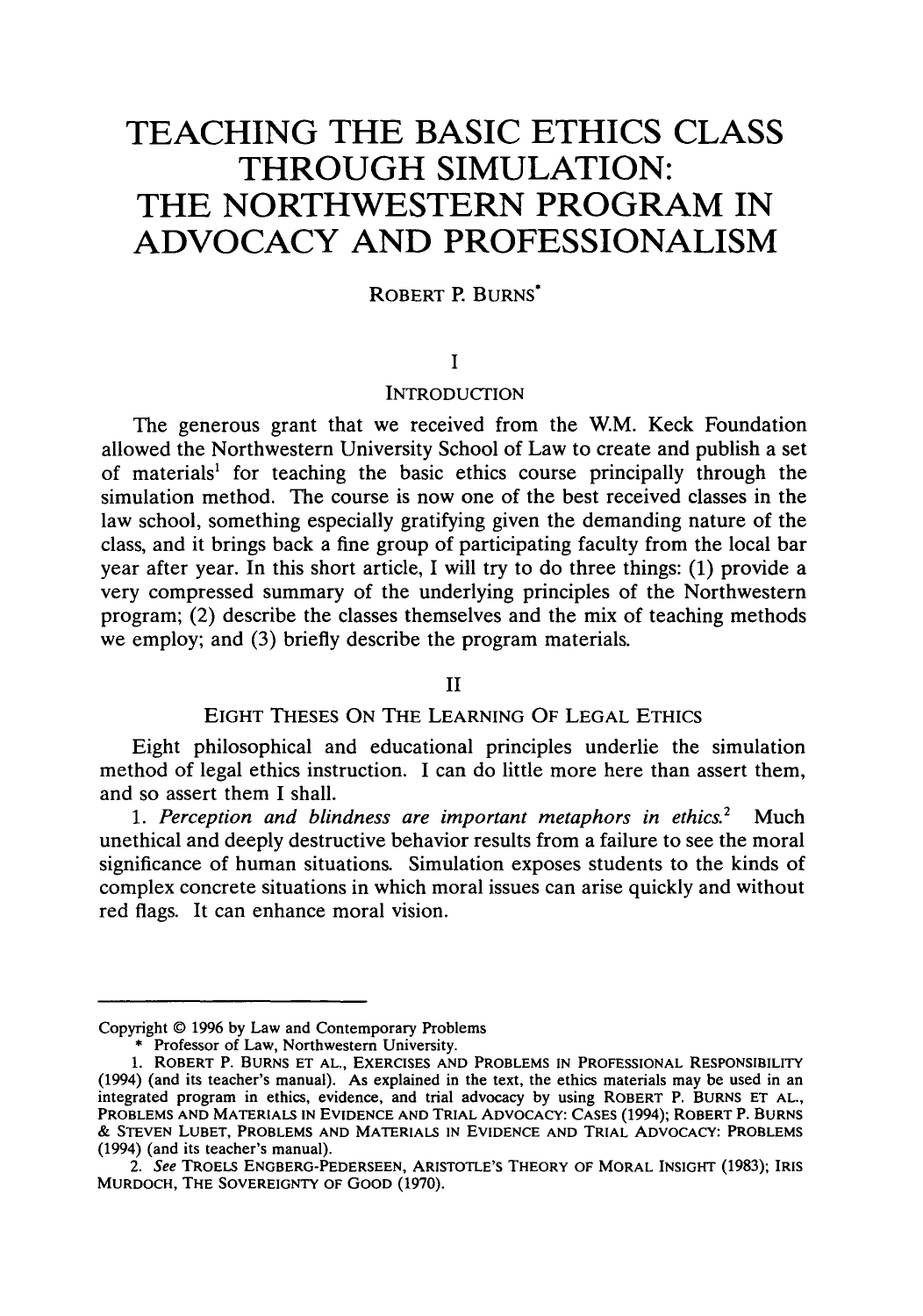*2. Much of ethics has to do with self-imposed restrictions on the way in which legitimate goals are pursued.3* Simulation places students in competitive situations that illuminate the tensions between the restrictions and the goals. Simulation allows students to feel the pressures on moral norms imposed **by** their competitiveness and the legitimate drive for effectiveness in an atmosphere where they can become conscious of those pressures.

*3. Students master the skills and bodies of doctrine necessary for competent performances.* This is one of the reasons why discussions of legal ethics in good continuing legal education programs are often the most animated events in the programs, while students in traditional law school legal ethics class are notoriously disengaged.4 Active learning is especially appropriate where rules embodied in doctrine are themselves a "mere abridgement of the activity itself; they do not exist in advance of the activity."<sup>5</sup> Many of the rules of professional conduct are attempts in the language of law to enforce an envisioned form of "good practice." Although the rules are comprehensible to a student who can imagine the practice they seek to require, it is extremely difficult to move effectively from the bare rule to the appropriate practice. Simulation greatly elevates the level of student involvement and attention **by** allowing students to understand rules in context.

*4. Meaning is use: Knowing that and knowing how are deeply intertwined.6* For example, a lawyer understands the "critical distinction between presenting an analysis of legal aspects of questionable conduct and recommending the means by which a crime or fraud might be committed with impunity"7 only if he or she knows concretely how to advise a client who may be considering criminal behavior. The lawyer understands the difference between providing legal advice to a nonclient witness who has a possible conflict with a client and simply interviewing that witness only if the lawyer can actually perform the interview. One understands a rule if one can go forward under it. Simulation develops both proficiency and understanding of how to operate under the rules.

*5. Dramatizing concrete situations illustrates the dense complexity of legal ethics.* When students are placed in plausible human situations and asked to perform, the different dimensions of those situations become palpable. Students do not require convincing of the need to understand that situation other than doctrinally because the other aspects are powerfully apparent. (They see, for

<sup>3.</sup> This is at the heart of Kantian ethics, which focuses on the imperatives generated by practical reason that limit the pursuit of goals dictated by our natural desire for happiness. *See, e.g.,* MARY GREGOR, LAWS OF FREEDOM: **A STUDY** OF **KANT'S** METHOD OF APPLYING **THE CATEGORICAL** IMPERATIVE (1963).

<sup>4.</sup> Steven Lubet, *I Teach Legal* Ethics, 13 J. LEGAL PROF. 133 (1988). Practicing lawyers understand the context of the practice in which ethical issues arise and are themselves deeply involved in that practice. Legal education is usually disengaged from that practice. Thus students have neither the imagination nor the incentives to appreciate the importance of ethical issues.

**<sup>5.</sup> MICHAEL** OAKESHOT, RATIONALISM **IN** POLITICS **AND** OTHER ESSAYS 62, 101 (1962).

<sup>6.</sup> **HANNA FEICHEL** PITKIN, WITTGENSTEIN **AND JUSTICE: ON** THE **SIGNIFICANCE** OF **LUDWIG WITTGENSTEIN** FOR **SOCIAL AND** POLITICAL **THOUGHT** 47-49 (1972).

**<sup>7.</sup>** MODEL **RULES** OF PROFESSIONAL CONDUCT Rule 1.2 cmt. 6 (1992).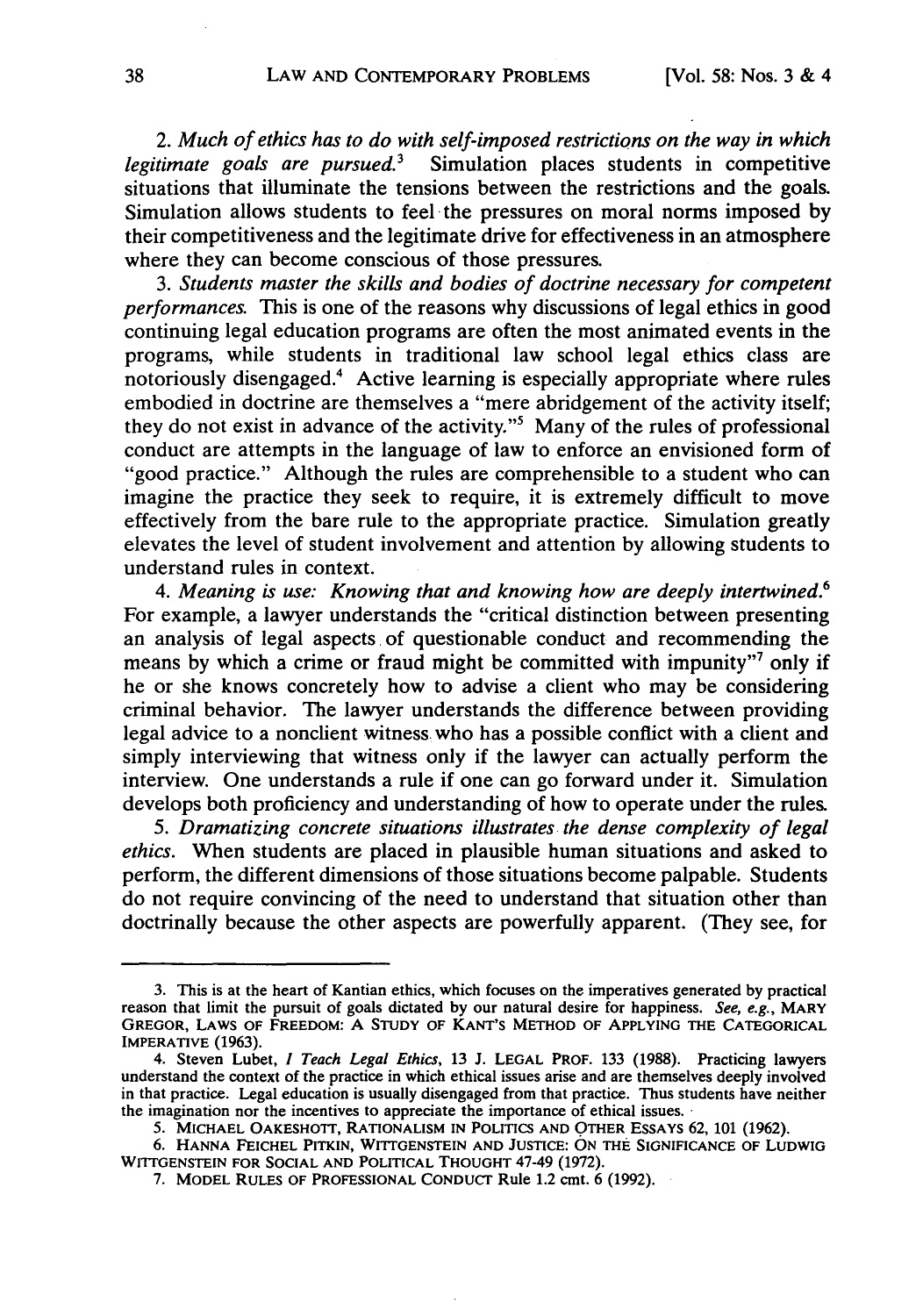example, that their practice is shaping their selves.) Legal education has long been criticized for being neither sufficiently practical nor sufficiently theoretical. Ironically, those are closely related failings. Philosophical questions, such as the tension between benevolence (or "paternalism") and respect for client autonomy, emerge naturally from dramatization.

*6. Rules are important; practices are more important.8* Some issues in legal ethics are tightly controlled by rules. In many situations, however, the sole criterion of ethical performance is the judgment of the good lawyer himself.<sup>9</sup> Realistic dramatizations in demonstrations and simulations model such performances and begin the process of developing good practice.

*7. A contextual and concrete appreciation of what the law of the profession either requires or allows is a prerequisite for mature criticism of that law."0* A focus on "good practice" as judged by good lawyers does not preclude criticism of prevailing norms. This focus is, rather, an indispensable prerequisite for such criticism. Dramatization in demonstrations and simulations puts student lawyers in a position to criticize the law of professional responsibility. In simulations, students must perform subject to the discipline of doing something definite in a complex situation. Choosing a definite resolution of a problematic situation heightens student attention to the precise demands of the law of professional responsibility and thus to the range of lawyer ethical discretion. Students may then understand precisely what (possibly attractive) courses of action are precluded by the ethical rules and may consider reforms to make such alternative courses mandatory or at least legally permissible.

*8. Many of the most important decisions that lawyers make are effectively immune from the disciplinary process.* For example, lawyers control the flow of information to clients and have great flexibility in following up or avoiding options that arise in negotiations independent of communication with and input from their client. Whether a lawyer actually pursues a client's objectives rather than his or her own in the negotiating process is usually beyond review. Simulation allows a lawyer to understand this and make a reflective decision to embrace ethical norms as an element of his or her professional identity, integrating them into practice regardless of the threat of sanction.

#### III

## THE CLASSES

Critical to the success of professional ethics instruction by the simulation method are format, organization, personnel, materials, and the manner in which

*<sup>8.</sup>* See ALASDAIR MACINTYRE, WHOSE JUSTICE? WHICH RATIONALITY? (1988); ALASDAIR MACINTYRE, AFTER VIRTUE: A STUDY IN MORAL THEORY **(2d** ed. 1981).

**<sup>9.</sup>** ARISTOTLE, NICOMACHEAN ETHICS 1113a-b (Terence Irwin trans. 1985) (the judgment of the good man is a kind of ultimate standard in ethics).

<sup>10.</sup> See JOHN RAWLS, A THEORY OF JUSTICE 57 (1971) ("In designing and reforming social arrangements one must, of course, examine the schemes and tactics it [sic] allows and the forms of behavior which it tends to encourage.").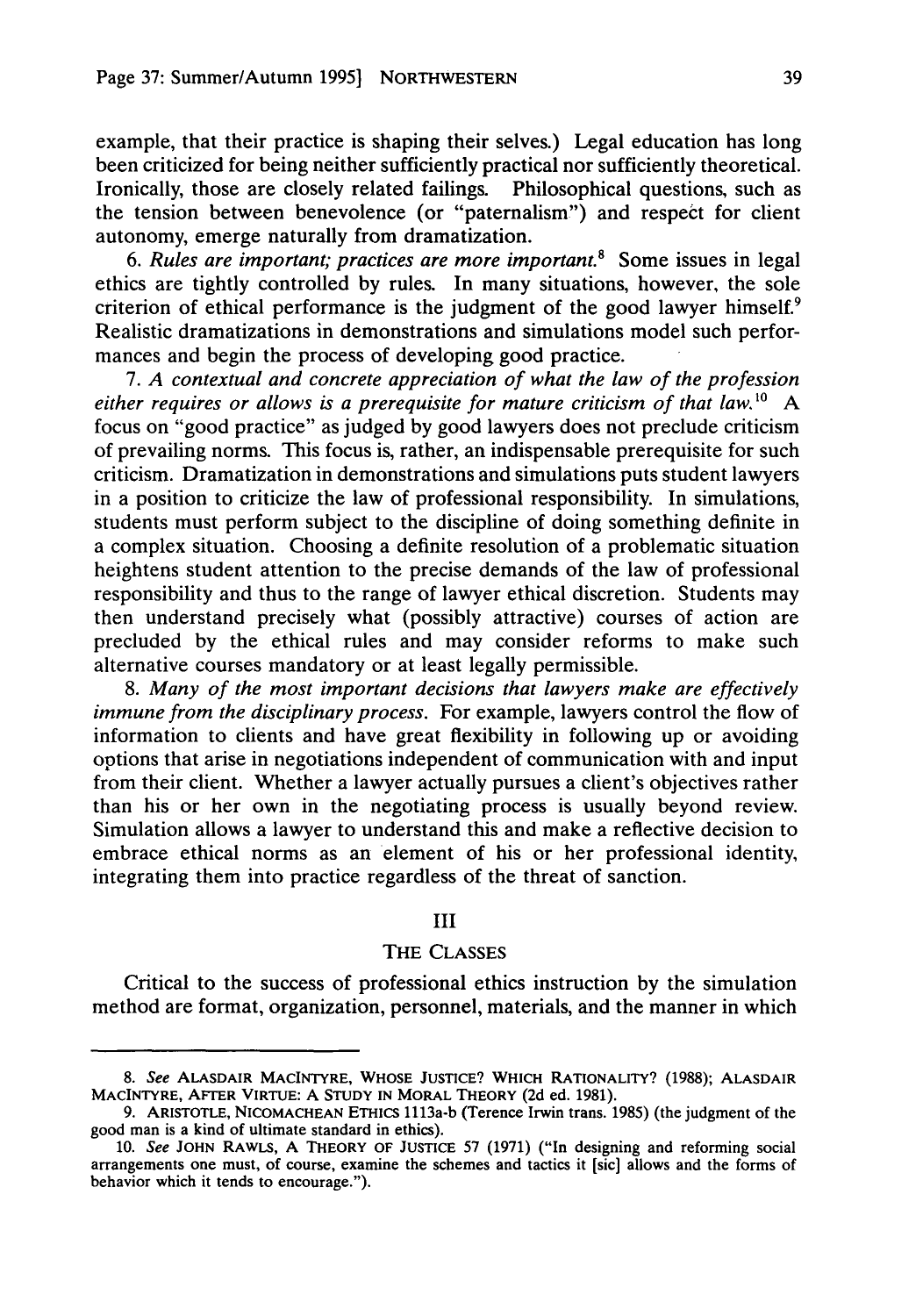the classes are conducted. There is no denying that the effective use of this method requires a somewhat higher level of planning and administration than that of the standard casebook class, effort that is, in our experience, very well justified. Proper planning and administration aid in the achievement of the philosophical principles outlined above.

## A. Class Size and Format

Law schools have offered courses on professional ethics by the simulation method in large class, small class, and mixed formats including both large class sessions and small group workshops. The teacher has the discretion to combine the formats in whatever proportion he or she wishes. That is, any of the exercises found in our materials<sup>11</sup> can be used in a large class or in smaller workshops. $^{12}$  At Northwestern, we teach about ten of the exercises in the small workshop format and use the rest with the entire class present. Although the small workshop format increases participation and engagement, a rhythm between smaller and large classes is helpful to keep the class centered and to talk through any disagreements that may have arisen in the smaller sessions.

### B. Teachers and Other Personnel

One faculty member may teach the class in the large class format, though we would recommend team-teaching the course with at least one lawyer of substantial practice experience. This may be another member of the academic faculty, a clinical professor, or a member of the local bar whose judgment the teacher respects. This allows for a division of function in the demonstrations to be given before the class by the professors<sup>13</sup> or in the exercises in which the faculty member has a role; the other teacher may observe the entire demonstration or exercise and focus on leading the ensuing discussion or otherwise organizing the class.

Three or so faculty members and approximately eight practicing lawyers participate in the teaching at Northwestern, where more than eighty students take the class.'4 We are blessed with the continuing participation of lawyers from private and public-interest practice of differing ages and ranges of experience. Some have taught ethics either in law school classes or in

<sup>11.</sup> Supra note 1.

<sup>12.</sup> We find that about 20 students is a good number for the workshops; it allows for a reasonable distribution among the various roles, including that of the disciplinary committee.

<sup>13.</sup> Supra note 1.

<sup>14.</sup> Most of our students take the program in the first semester of their second year, though a few take it in the third year. We believe that the first semester of the second year is an ideal time for students to focus on the world of the trial court and to experience pedagogical methods quite different from the analysis of appellate cases in a Socratic classroom. It does much, we think, to give students a sense of progression in their legal educations and to dissipate the ennui that can come from a feeling of running in place.

Northwestern also offers several sections of the basic course taught in a more traditional "problem method format" and more specialized seminars for students who have taken the basic course.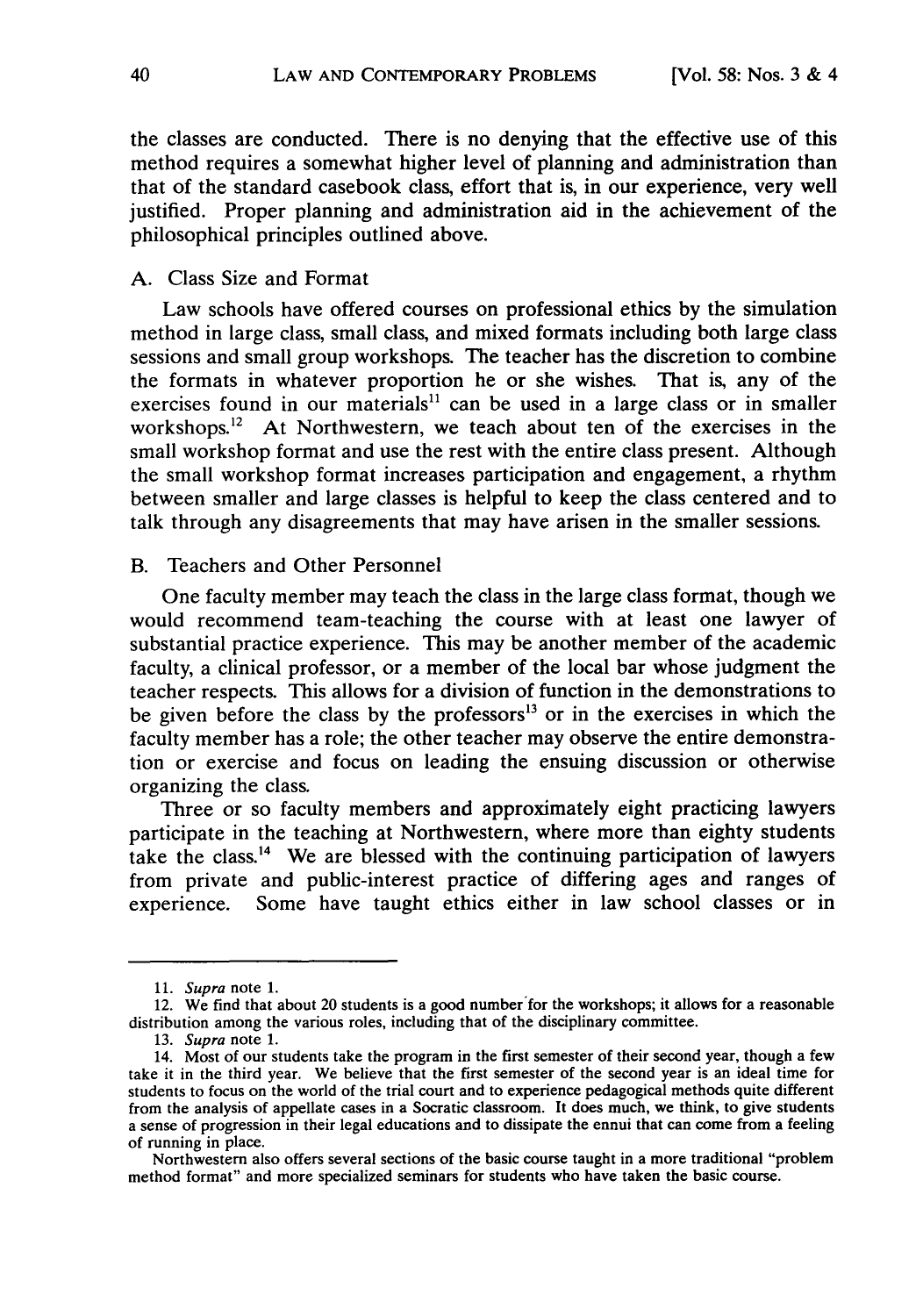continuing legal education courses, others are the "ethics experts" in their firms, while others have been generous in devoting their time to continuing legal education enterprises such as the National Institute for Trial Advocacy. Most law schools should be able to recruit such people, often from their own alumni. Their range of experience and perspective, and their ability to translate ethical requirements into credible performances, greatly enrich this course. Bringing practicing lawyers into the classroom also shows that respected and competent members of the bar take ethical requirements very seriously and that "good practice" need not be "slick practice." Indeed, it seems to me that the participation of such people demonstrates to students, in a way that a hundred sermons could not, that effective practice almost always is fully consistent with ethical practice.<sup>15</sup>

Our witness and client roles are played by actors or drama students. This is not necessary; teachers, students in the class, or other law students could play the nonlawyer roles. However, actors or drama students will play these parts for very reasonable stipends. They can usually play the parts more realistically and are especially able to dramatize the human dimension of the situations.<sup>16</sup>

#### C. The Structure of the Course

As mentioned previously, the course can be taught exclusively in a large class or in small workshops, or in any balance of large classes and small workshops. The professional responsibility materials are constructed so that they may be used independently of any other courses, and law schools have effectively used the materials without linking the ethics course to other courses. The two cases from which most of the problems are taken are summarized at the beginning of the student materials and portions of the case files, such as previous testimony in the client perjury and witness contact problems, are included in the student workbook. Even without integration with other law school classes, the materials still provide a marked advance in complexity and level of student involvement over "problem method" materials (themselves an advance over exclusively black-letter and case law methods of instruction).

<sup>15.</sup> Participation of practicing lawyers also keeps academic lawyers honest. *Compare* Murray L Schwartz, *The Professionalism and Accountability of Lawyers,* 66 **CAL.** L. REV. 669 (July 1978) *with* Ted Schneyer, *Moral Philosophy's Standard Misconception of Legal Ethics*, 1984 WIS. L. REV. 1529 (1984). Academics, whether moral philosophers or doctrinalists, may, in working with the practicing bar, be tempted to adopt the stance of an "[i]ntellectual peace corp" to a "morally underdeveloped country"-as a distinguished philosopher once put it in a closely related context. *See* Alasdair Maclntyre, *What Has Ethics to Learn from Medical Ethics?,* 2 PHILOSOPHICAL **EXCHANGE** 37 (1978). Practitioners may be so immersed in institutionally embedded values that they are tempted not to envision alternatives. There is no once-and-for-all resolution of the question of which perspective has comparative strength. Criticism that does not appreciate the complexity of values and interests embedded in current practice can be abstract and unhelpful. Practices can become distorted by their institutional embodiments. A sustained dialogue among positions that are well represented is what we owe our students, and that is what our program attempts.

<sup>16.</sup> We have asked one of the actors to serve as the coordinator and to ensure that actors of the appropriate gender are present and receive their scripts on time. This has worked well.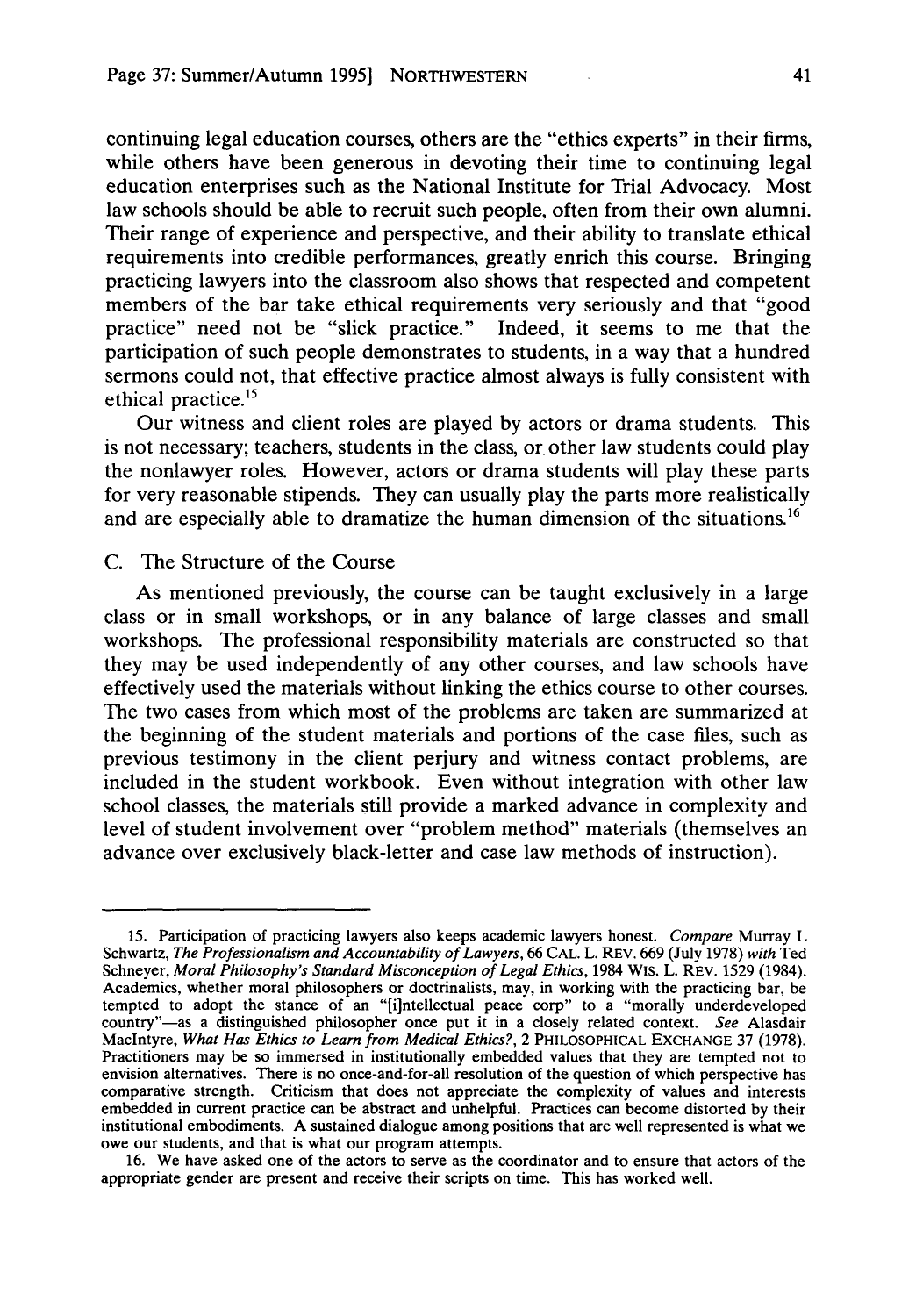However, the materials are also designed so that they may be used in a fully integrated program in advocacy and professionalism. Before the Keck grant allowed us to develop the ethics materials, we had already constructed a program that integrated the study of trial advocacy and the law of evidence. This program became the foundation for integration of ethics instruction. In teaching young trial lawyers for the National Institute for Trial Advocacy, we found that lawyers who undoubtedly had done quite well in standard evidence classes had virtually no contextual grasp of the law of evidence. They found it very difficult to identify evidentiary problems as they arose in the trial context or to structure witness examinations so as to avoid those problems. It was like knowing all the grammatical rules of a language they could neither speak nor write. On the other hand, in our teaching of trial advocacy in law school, we often found that, given our other tasks, we were unable adequately to address the inevitable evidentiary issues that students found pressing during the simulated trial advocacy exercises. We concluded that our young lawyers' limitations were in major part the result of the way in which evidence law had been separated in law school from the linguistic practice, the trial, for which it provided the grammar. In this context, meaning was use; knowing that and knowing how were intimately related.

We were extremely pleased with our program that integrates trial advocacy and evidence. Students seemed to have a firmer grasp of the law of evidence, were more articulate about evidentiary issues in the courtroom, and were in a better position critically to assess the wisdom of contemporary evidence law. Student reviews were excellent, the American College of Trial Lawyers honored the program with its Emil Gumpert award for excellence in the teaching of trial advocacy, and our students won the National Trial competition.

The texts in evidence and trial advocacy<sup>17</sup> allowed for the integrated study of those analytically distinct subjects. One volume contained two sets of case files, one civil and one criminal, from which virtually all of the problems in evidence and exercises in trial advocacy could be taken. It was important that they were long files, approximating the complexity of actual fact patterns in cases that go to trial. This would allow students to see important interrelations among doctrines and theories and to assess those doctrines and theories in a rich factual context, not merely in freestanding snippets, as in previous "problem method" approaches to evidence. The subjects of the two courses were interrelated, so the lectures and problems addressed in evidence were immediately relevant to the trial advocacy exercises the students were doing in trial practice: evidentiary relevancy with theory of the case, the law of expert witness testimony with the rhetoric of effective presentations of experts, the law governing impeachment with cross-examination of witnesses, and so forth. The second volume contained about 250 evidence problems and sixty trial advocacy

**<sup>17.</sup>** See **supra** note **1.**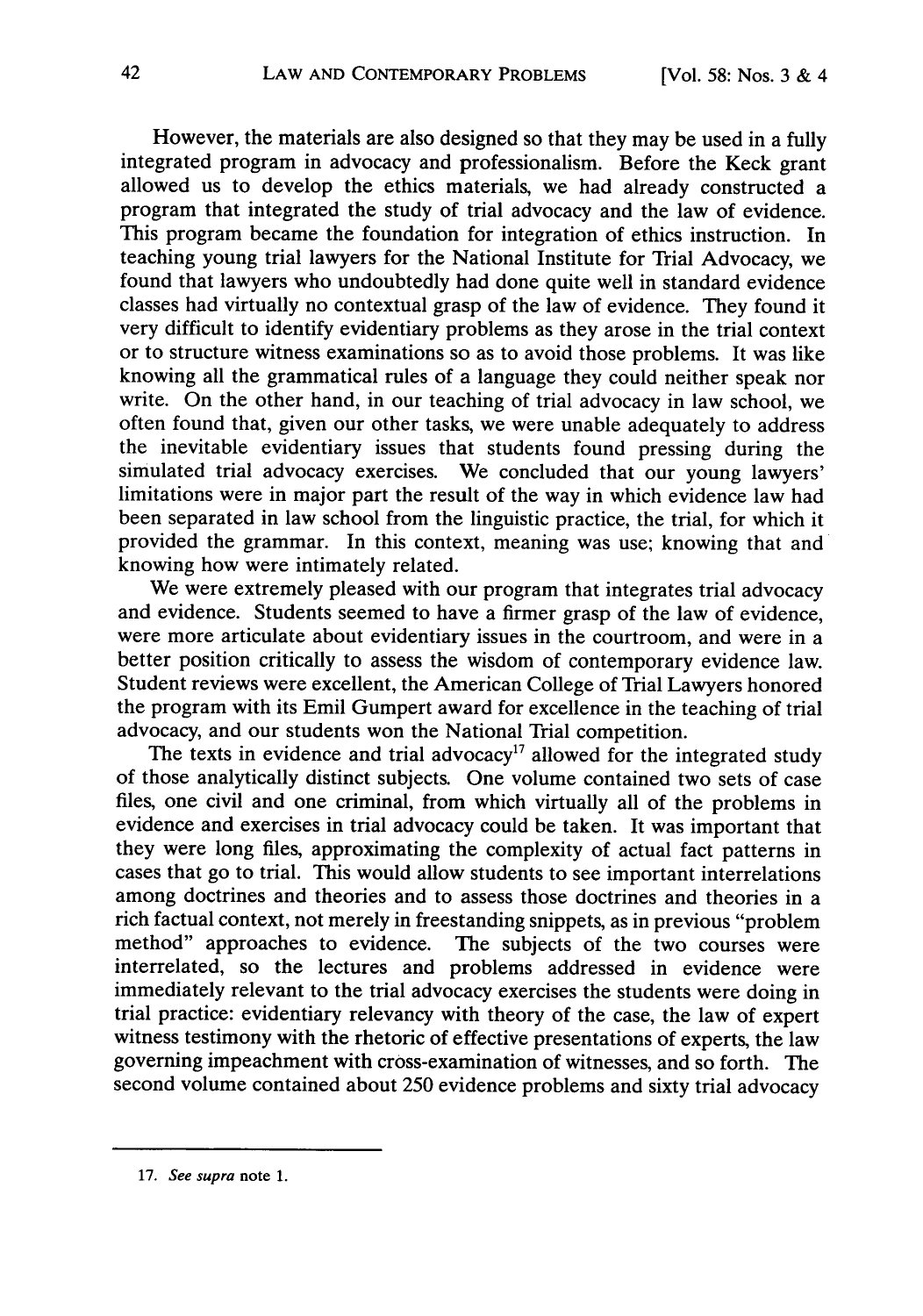exercises drawn from the files. They were accompanied by a very complete teacher's manual.

We had realized that we were still only studying some of the constitutive rules of the important social practice that is the common law trial. We understood that the.rules of ethics, just as surely as the law of evidence, trial procedure, and the rhetorical canons of effective trial advocacy, structure the kind of truth that is allowed to appear in the trial court.<sup>18</sup> The Keck grant allowed us to complete the picture by creating materials that could be further integrated into a concrete appreciation of the trial. The topics in ethics, as in evidence, could be sequenced to provide students with insight into the ethical dimension of a subject at the very time when they were most focused on that subject in the other courses. Thus, for example, issues of client perjury are considered in Ethics while direct examination is considered in Trial Advocacy; confidentiality is considered in Ethics while the attorney-client privilege is considered in Evidence; the ethics of closing argument are considered in Ethics while students are drafting and delivering closing arguments in Trial Advocacy. Virtually all of the exercises in ethics come from the same two files from which all of the evidence and trial advocacy problems come.

At Northwestern approximately 40 percent of the student body takes the integrated program, to which ten credits are devoted.'9 The integrated teaching of the three subjects is consistent with our views as to the primacy of practice and the importance of understanding doctrine in context. Quite candidly, we think that integrating Ethics as a coequal partner with the basic "hard law" doctrinal class and perhaps the most basic "skills courses"<sup>20</sup> sends

19. Trial Advocacy receives 3.5 credits, as does the ethics class. Evidence receives 3 credits.

20. Students who elect to take this ethics class at Northwestern must take the coordinated trial advocacy class. The latter is also the corequisite for the Evidence class with which it is coordinated. However, a student who elects to take the trial advocacy class is not required to take either of the coordinated classes. The overwhelming majority do.

<sup>18.</sup> The very first class contains a faculty demonstration that seeks to underscore exactly this point. The demonstration consists of two interviews with a client whose liquor license is threatened with suspension for knowingly selling liquor to an intoxicated person. In the first interview, conducted by an "associate" of the law firm, the client explains that he does not believe that he sold anything to the man whom liquor investigators stopped after leaving the store. The investigators found him carrying a bottle of wine in a paper bag (without a receipt) and administered a field sobriety test that he failed miserably. The investigators also claimed to have observed this same person standing across the counter from the clerk in the store for a minute or so and moving in a way that was consistent with making a purchase. In the first interview, the clerk relies on a statement, made to him by another patron, that the man whom the investigators detained had actually stolen the bottle. The interview ends with the associate reassuring the owner that it looks like he has a solid defense. In the second interview, a "senior partner" informs the owner that the statement of the patron is inadmissible hearsay and that he will surely lose the "swearing context" with the officer that the "no sale" theory of the case involves. The partner goes further and leads the client to "remember" selling the liquor to the person the investigators detained, but to describe him in a way that suggests that the owner could not know he was intoxicated. Instead of "reconstructing" the facts, the partner "constructs" facts to support a theory of the case that he believes is rhetorically superior. The dramatization demonstrates the rhetorical importance of the choice of theory of the case and the ways in which both evidentiary and ethical norms control that choice. Evidence and ethics are the constitutive rules of the trial: They determine the kind of truth that is allowed to appear in this important forum. They must be evaluated in light of the rhetorical practices they allow and proscribe.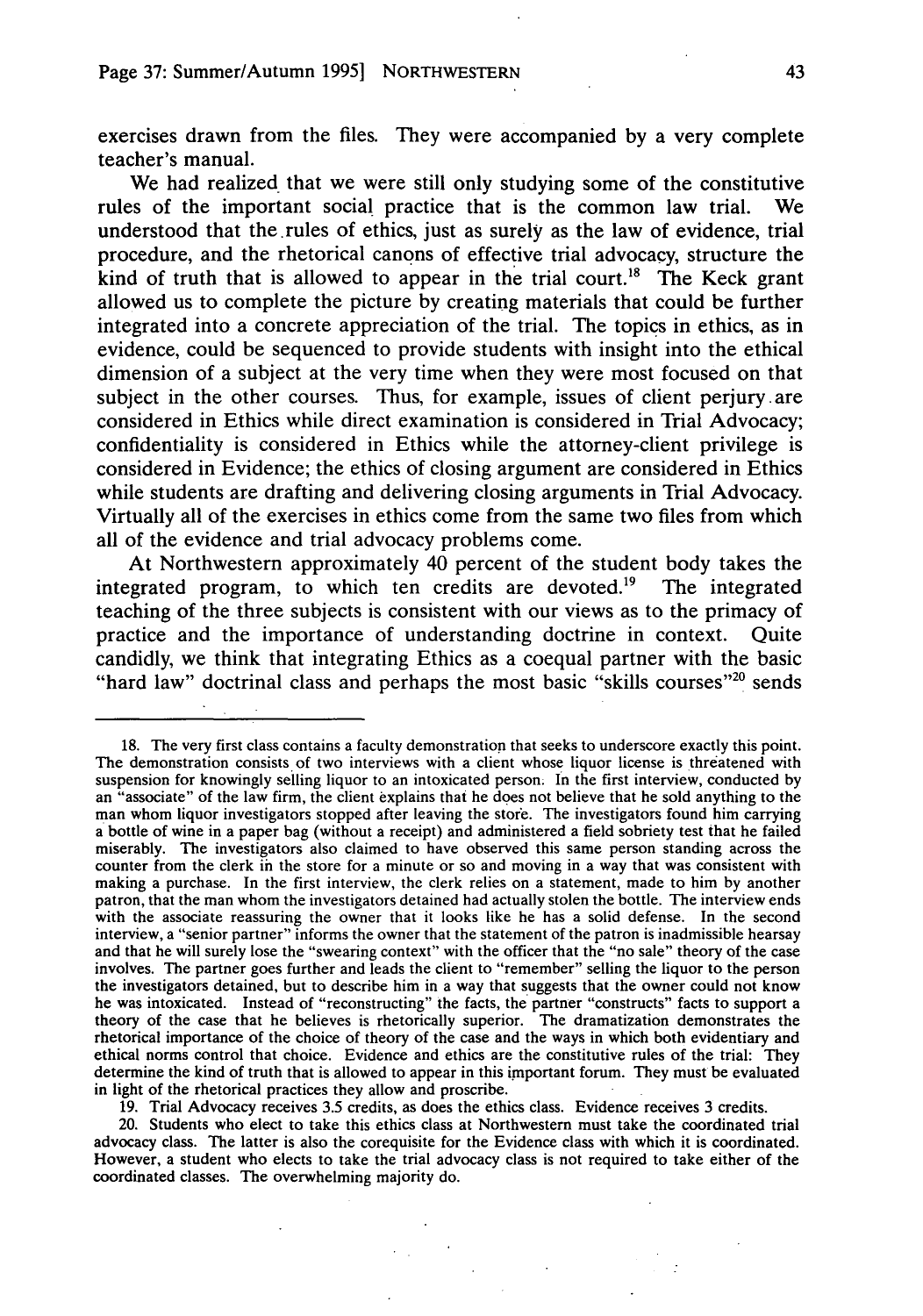a message as to the importance of the subject to legal practice and legal education.

Though this ethics course is coordinated with trial advocacy and evidence courses at Northwestern, the subject matter reflects the reality that most lawyers, even those who can fairly be called litigators, spend only the minority of their time at trial.<sup>21</sup> Some of the exercises require the student-lawyers to interview and counsel clients contemplating problematic transactions. Many of the exercises focus on the relationship of attorney and client as it works itself out in the law office. There is a major exercise that requires a student to conduct a negotiation with opposing counsel while engaging in several interviewing and counseling sessions with his or her client. Another exercise casts the students in the role of the management committee of a law firm deciding whether to hire a new lawyer whose presence may require the firm to "dump" a sympathetic client. Many of the exercises require students to discuss ethical issues with peers and with superiors in their law firms before they stand trial for their decisions before simulated disciplinary hearings, providing some experience with both the collegial as well as the adversarial contexts within which ethical problems may be addressed. There are also two character and fitness exercises that require students to counsel an applicant with a problem and adjudicate the fitness of a range of applicants. Problem sessions on such matters as fees and client property, advertising, solicitation, press relations, and the duty to report misconduct ensure that the coverage of the course is equivalent to that of a more traditional basic course.

On the other hand, it is fair to say that most of the students who choose this course are at least contemplating professional lives in which litigation will play a role. For them, we believe, litigation-related simulations increase the level of interest even in doctrinal areas that are not necessarily related to litigation. Further, a one-sided devotion to the widest possible coverage surrenders some of the distinctive advantages and responsibilities of law school treatment of legal ethics. After all, most students will gain at least a relatively superficial exposure to the range of professional responsibility doctrines in preparation for the Multistate Professional Responsibility Exam. Law schools have the ability and responsibility to explore legal ethics in greater depth. But no course can explore all areas in depth. It makes sense, for many reasons, to explore in depth those areas in which students believe they are likely to practice.

<sup>21.</sup> On the other hand, the possibility of trial, though unlikely in percentage terms, can cast a very long shadow over the other "modes of social ordering," as Lon Fuller called them. Lon L. Fuller, *The Forms and Limits of Adjudication,* 92 HARV. L. REV. 353, 369 (1978). Competent planning and the structuring of transactions must take account of the forums that provide the methods of dispute resolution of last resort, whether arbitration or the civil trial. And when a problematic situation has become a "case," interviewing, counseling, negotiation, and mediation are conducted even more directly with an eye toward the trial.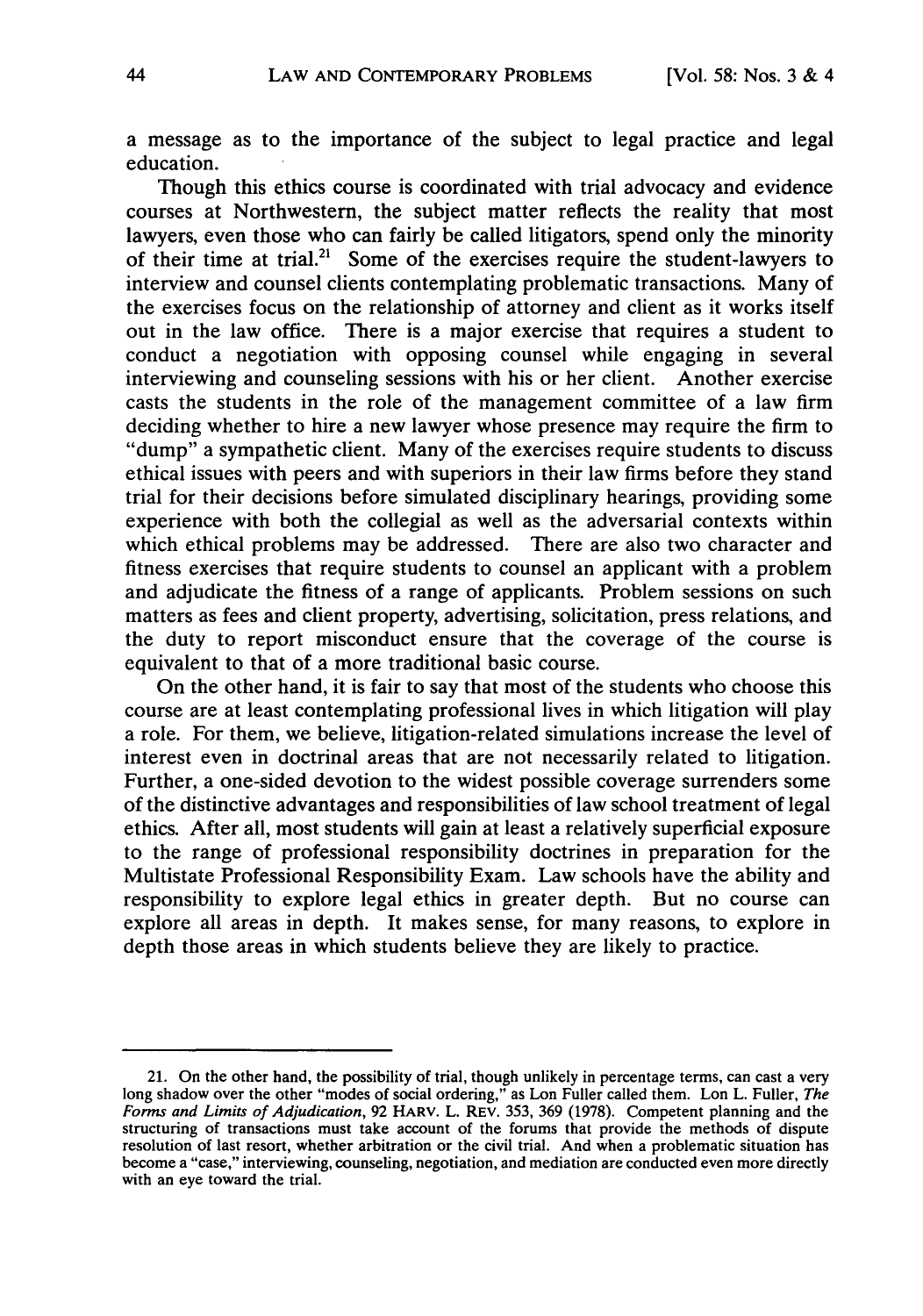## D. The Classes

At Northwestern, the class meets for two hours twice a week for each week of the fourteen-week semester. A good number of the simulations profit from these relatively long class periods.

Although the exercises are at the heart of the course, we use other methods as well. At the beginning of the semester, one of us gives a lecture on the pervasive questions in legal ethics. This attempts to alert the students to the more philosophical questions that pervade legal ethics and that will arise in the simulations. We discuss the question of the moral status of legal ethics and its relationship to ordinary morality and the other sources of a lawyer's own moral commitments. We discuss the complex interrelationship among moral principles, the law of professional responsibility as law, moral virtues or dispositions, institutions, moral practices, and the political power of the organized bar as a source of most lawyer codes. We discuss the possible moral attitudes a lawyer may have toward the law of professional responsibility.

After this big-picture introduction, we give a second lecture that tries in a limited time to provide the outline of the law of professional responsibility as a subject. Our experience is that students will master an area more completely if they have a definite idea of what the outer limits of that subject are. Once they know that they are unlikely to fall off the edge of the ethical world for want of a sense of its boundaries, they can more confidently work inwards to understand its various continents.

As I mentioned above, we do about five faculty demonstrations in the big class, and a good number in problem sessions, either to fill out a subject on which the students have done an exercise or to address a subject that does not lend itself very well to simulation.

The exercises, however, form the heart of the class. On those days when we are doing the simulations, I meet for about one half hour with the actors who are to play the client or witness roles beginning about an hour and fifteen minutes before the class. Though the actors tend to be quick studies and quite adept at assimilating even fairly detailed and precise instructions, it is helpful to make sure they understand the major point of the exercise and the elements of their performances that are absolutely crucial to the exercise working well. The meeting also gives them an opportunity to ask any questions they may have. In the three years we have been teaching the program at Northwestern, I do not recall a single instance where an actor bungled a role.

After the meeting with the actors, the faculty meets for about forty-five minutes. The participating faculty will have read the problem, the scripts, and the fairly extensive teaching notes. This meeting allows us to share perspectives on the exercises, describe unanticipated situations that have arisen, and work through any disagreements we might have about the proper resolution of the ethical issues. We often discuss more obviously pedagogical questions. The discussions are always interesting and helpful.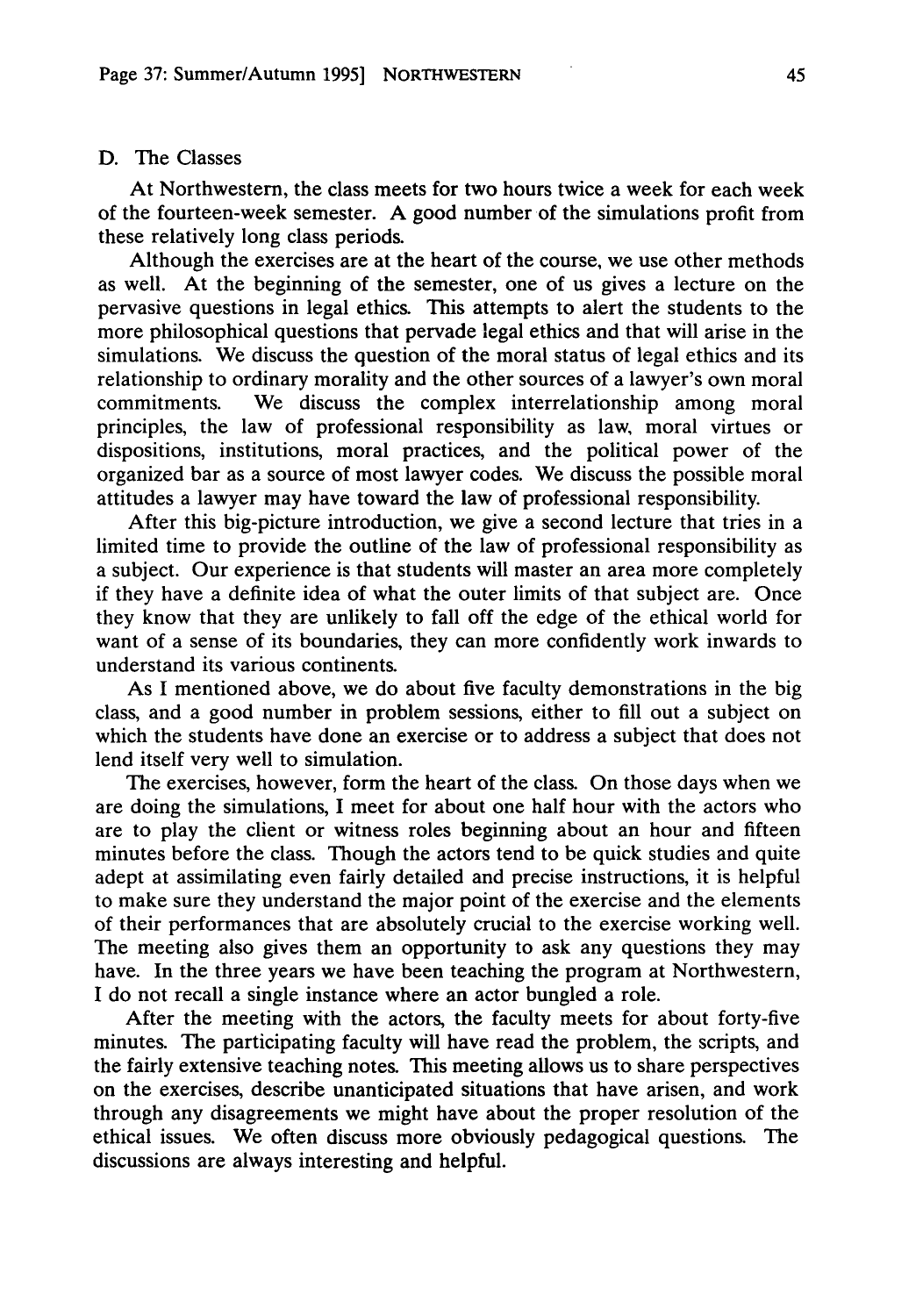The most formal of the simulations lasts two or even three classes. Generally, they involve a role-playing performance of a lawyering task by two or so students, $^{22}$  followed by a disciplinary hearing in which one student plays the prosecutor, another the defense counsel, and the rest of the class the disciplinary committee. The latter, with the faculty members participating actively, first question the prosecutor and defense counsel during their presentations, in much the way an appellate panel would, then deliberate and make a judgment as to the propriety of the student-lawyers' conduct and, if a violation has been found, assess the appropriate penalty. (Of course, the disciplinary committee has the benefit of omniscience, in that the lawyering task has been performed in their presence.<sup>23</sup>) After the deliberation and judgment, we have a more general discussion of the issues and focus more directly on broader perspectives on the law of professional responsibility. Most of the exercises are performed over the course of two classes, which gives the prosecutors and defense counsel an opportunity to prepare, meet briefly with a teacher, and provide each other with fair notice of their expected arguments. A few of the shorter exercises are done in a single class, with the evaluation of the performances following immediately. Of course, the prosecutor and the defense counsel do not, in those cases, have much opportunity to prepare, so we tend to run the class more as a barely adversarial discussion, with the faculty member taking a more active role.

The negotiation simulation is the only exercise that stretches over three classes. The student lawyers first meet with teachers playing the part of senior partners to make sure they have thought through their negotiation positions and strategies. They then interview and counsel their clients as to the clients' goals for the negotiation and the best means of effecting them. The first day's class ends with a preliminary negotiation in which unanticipated problems and possibilities emerge, requiring yet another interview with the client, which usually takes the rest of the time in the first class. The second class begins with the lawyers negotiating in earnest, usually with frequent meetings with the client for further consultation. Students are required to complete their negotiation during the second class, and, in fact, it usually takes all of the second class. The negotiation exercise is unique in that each workshop divides into two halves, each of which contains the prosecutor and defense counsel for each negotiating team plus half the disciplinary committee, which "shadows" counsel throughout the client counseling sessions. The third class on negotiation ethics is devoted to mock disciplinary hearings and discussion of the issues that arose in the course of the hearings.

The negotiation exercise involves challenging issues of disclosure and confidentiality, paternalism and respect for client autonomy, deference to client

<sup>22.</sup> Often a period for collegial consultation between the lawyers is built into the exercise.

<sup>23.</sup> We discuss throughout the significance of the fact that actual disciplinary proceedings often involve disputed issues of fact subject to the usual methods of adversary presentation. Students in the integrated program have an added insight into what that means.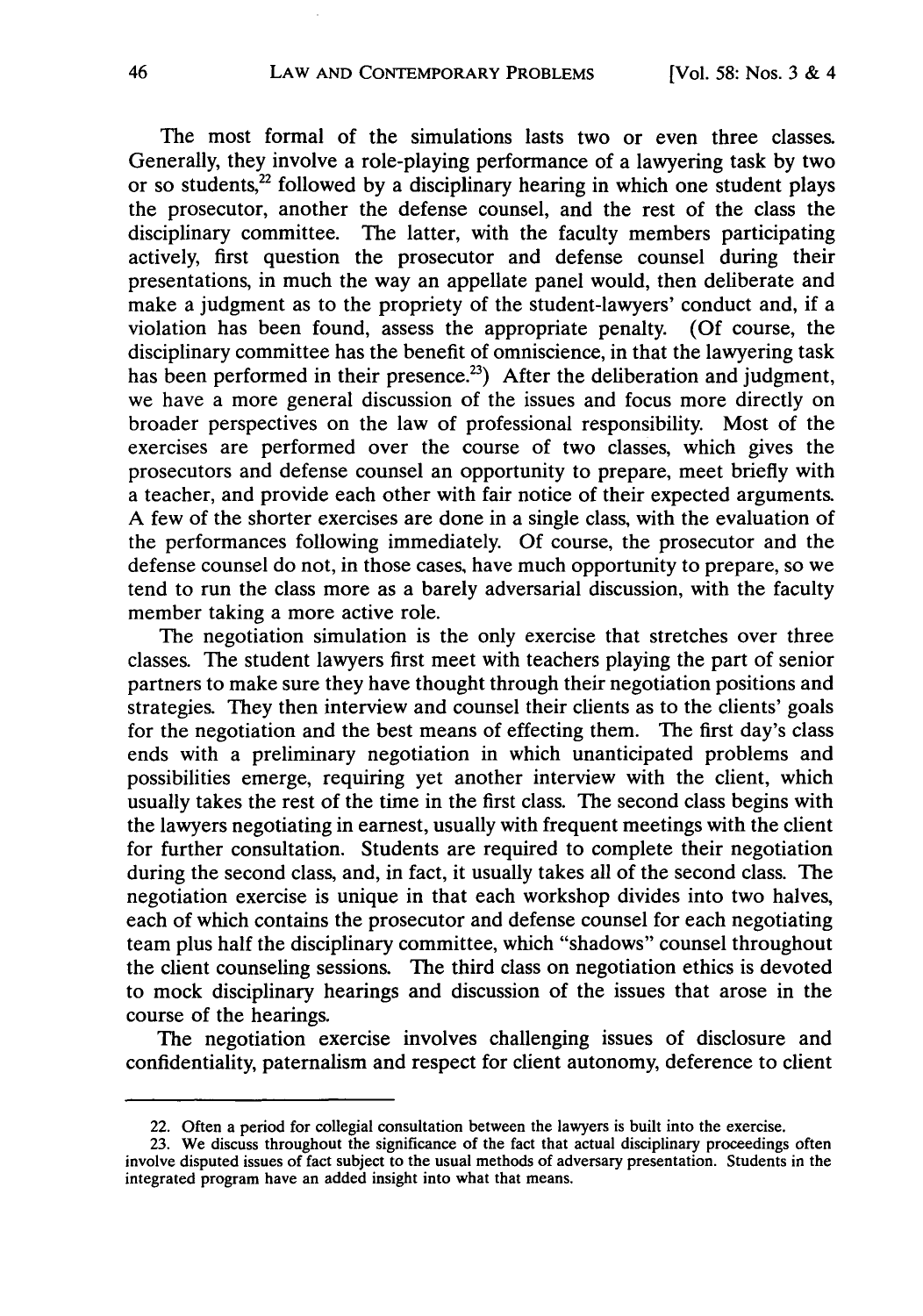objectives and avoidance of fraud, the relationship of civil litigation to possible criminal litigation, and the inevitable conflicts between lawyer and client financial interests, to name just a few. I do not believe we could teach these issues as well using other methods.

The class is graded mainly on the basis of student journals kept during the  $class<sub>1</sub><sup>24</sup>$  somewhat qualified by excellent or poor student performance in the exercises. Each journal is to contain analyses of five of the exercises, which should carefully describe the important events of the student performance, evaluate the student-lawyers' conduct in light of the disciplinary rules, and evaluate the rules themselves in light of some broader source of moral norms the student finds compelling. It may seem paradoxical, but it is the very concrete dramatization of the exercises that often raises the most theoretically demanding questions.

#### IV

#### THE MATERIALS

Each semester I revise the syllabus, which contains for each class the readings in the text<sup>25</sup> and in the additional copied materials, as well as the assignments for the preparation of the exercises or the problems that will occupy the class itself. As soon as the class list stabilizes and then again about halfway through the semester, I distribute the list of actual student assignments, so that students have adequate notice of the exercises for which they will bear especially heavy responsibility. The syllabus assigns handouts in addition to the primary source for the substantive law.<sup>26</sup> These are of several sorts. For some of our students, this course will be the first encounter with actual lawyering tasks, such as interviewing, counseling, and negotiation. Thus, a few of the handouts are brief summaries of some of the best of the professional skills literature on these topics. This material, combined with faculty demonstrations of the relevant skills, allows the students to begin. Other handouts are (usually) edited cases of special importance (for example, *Nix v. Whiteside27)* or interest (for example, *Virzi v. Grand Trunk Warehouse and Cold Storage Co.28),* ethics opinions, other lawyer codes, and excerpts from the secondary literature in ethics. <sup>29</sup>

<sup>24.</sup> Examples of student journal entries are available from the author upon request.

<sup>25.</sup> We are currently using the ABA's annotated rules, ABA CENTER FOR PROFESSIONAL RESPONSIBILITY, ANNOTATED MODEL RULES OF PROFESSIONAL CONDUcT (1992), but we previously used a text by Charles Wolfram, MODERN LEGAL ETHIcS (1986).

<sup>26.</sup> See supra note 25. When we use Wolfram's text, we also assign one of the collections of rules or codes.

<sup>27. 475</sup> U.S. 157 (1986) (holding that the right to effective assistance of counsel was not violated by attorney who refused to cooperate with client in presenting perjured testimony).

<sup>28. 571</sup> F. Supp. 507 (E.D. Mich. 1983) (setting aside settlement because plaintiff's counsel's failure to inform court and opposing counsel of death of client).

<sup>29.</sup> We would be pleased to provide a copy to anyone interested, though we suspect that law professors may have rather definite ideas about what additional material students ought to see. One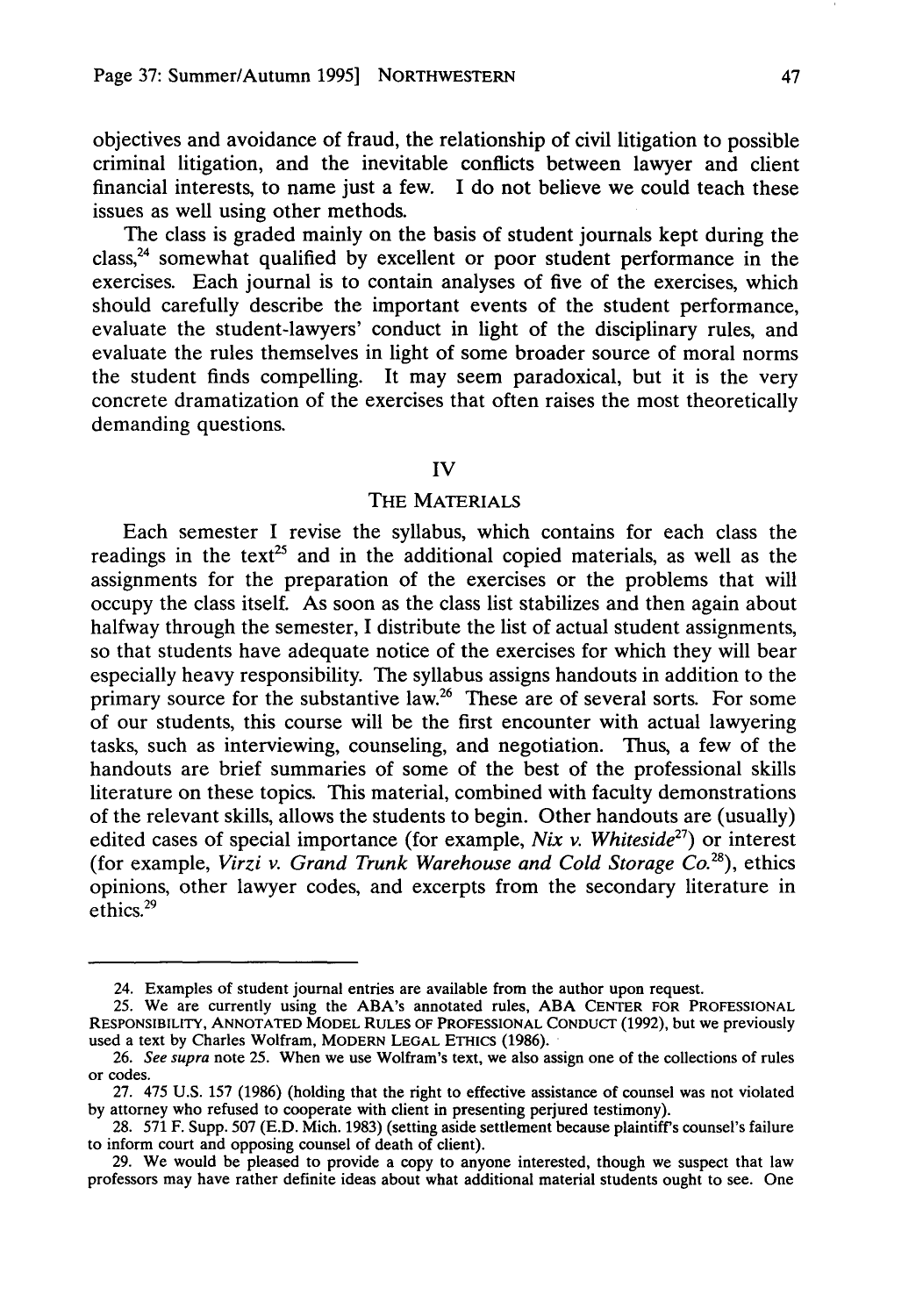The teacher's manual is quite extensive. Our goal was to make this style of teaching as user-friendly as possible for teachers who had not previously employed simulation. The manual contains more material than we can use in a course to which Northwestern devotes three and one-half credit hours, thus allowing for considerable discretion in emphasis.

There are three sorts of materials in the teacher's manual. First, there are five faculty (or guest-lawyer) demonstration-discussions. The demonstration we use in the first or second class is on the ethical dimension of theory choice,  $30$ which, in the integrated program we provide, coordinates with issues of relevancy in evidence and theory of the case in trial advocacy.<sup>31</sup> The demonstration-discussions dramatize events that have important ethical significance and particularly allow the tensions in ethical lawyering to come alive. They inevitably pose questions of the ethics of legal ethics, that is, the moral status of the behavior that the rules require. Moreover, they do so in a context, where students, who do not themselves have to perform, may assume a more critical or reflective perspective.<sup>32</sup> They can be used effectively to provide some variety of method in some of the longer problem sessions, which in our syllabus may run to two hours. We find that the demonstration-discussions always elevate the level of student focus and attention.

Second, each of the exercises $33$  contains one or more scripts for the person or persons playing the parts of the witnesses, clients, or other characters in the exercise. (The scripts are available from the publisher of the materials in a separate packet, or they can be copied from the teacher's manual.) For each of the exercises, there are also teaching notes in which we describe the logistics and time distribution for the exercise and then offer an analysis of the issues that are likely to arise in the course of the exercise.

Third, the teacher's manual contains additional material for some of the exercises. For example, the negotiation exercise contains confidential

of the advantages of the simulation method we employ is that the exercises are compatible with virtually any sources of the substantive law and criticism thereof.

<sup>30.</sup> *See supra* note 18.

<sup>31.</sup> There are also demonstrations entitled "Disclosure and the Limits of Confidentiality," "The Client with the Possibly True and Certainly Implausible Story," "Preparing a Police Witness (by a prosecutor)," and "A Witness's Conversation with a Prosecutor."

<sup>32.</sup> The course allows students to see the world of legal ethics from quite a number of perspectives. Students must make concrete ethical decisions in roles as counselors, negotiators, and trial lawyers. They must give advice to student lawyers contemplating such decisions. They will both prosecute and defend student-lawyers who have made ethical choices. They will deliberate about the decisions made and perhaps seek to determine an appropriate penalty. They will observe faculty performances in a less adversarial context and discuss more basic issues concerning the *ethos* of law practice. And they may reflect on their own performances in all these roles, both in class discussion and in their journals.

<sup>33.</sup> The exercises are entitled: (1) "Participation in Client Wrongdoing"; (2) "Counseling: Moral Considerations and Assisting Illegality"; (3) "Client Perjury"; (4) "Distribution of Authority"; (5)"Investigation, Discovery, and Contacts with Witnesses"; (6) "Fruits and Instrumentalities and Other Problems of Discovery"; (7) "Negotiation"; (8) "Cross Examination: Impeachment"; (9) "Cross Examination: The Truthful Witness"; (10) "Character and Fitness"; (11) "Character and Fitness Deliberations"; (12) "The Ethics and Law of Closing Argument"; (13) "Conflicts of Interest: Civil"; and (14) "Conflicts of Interest: Criminal."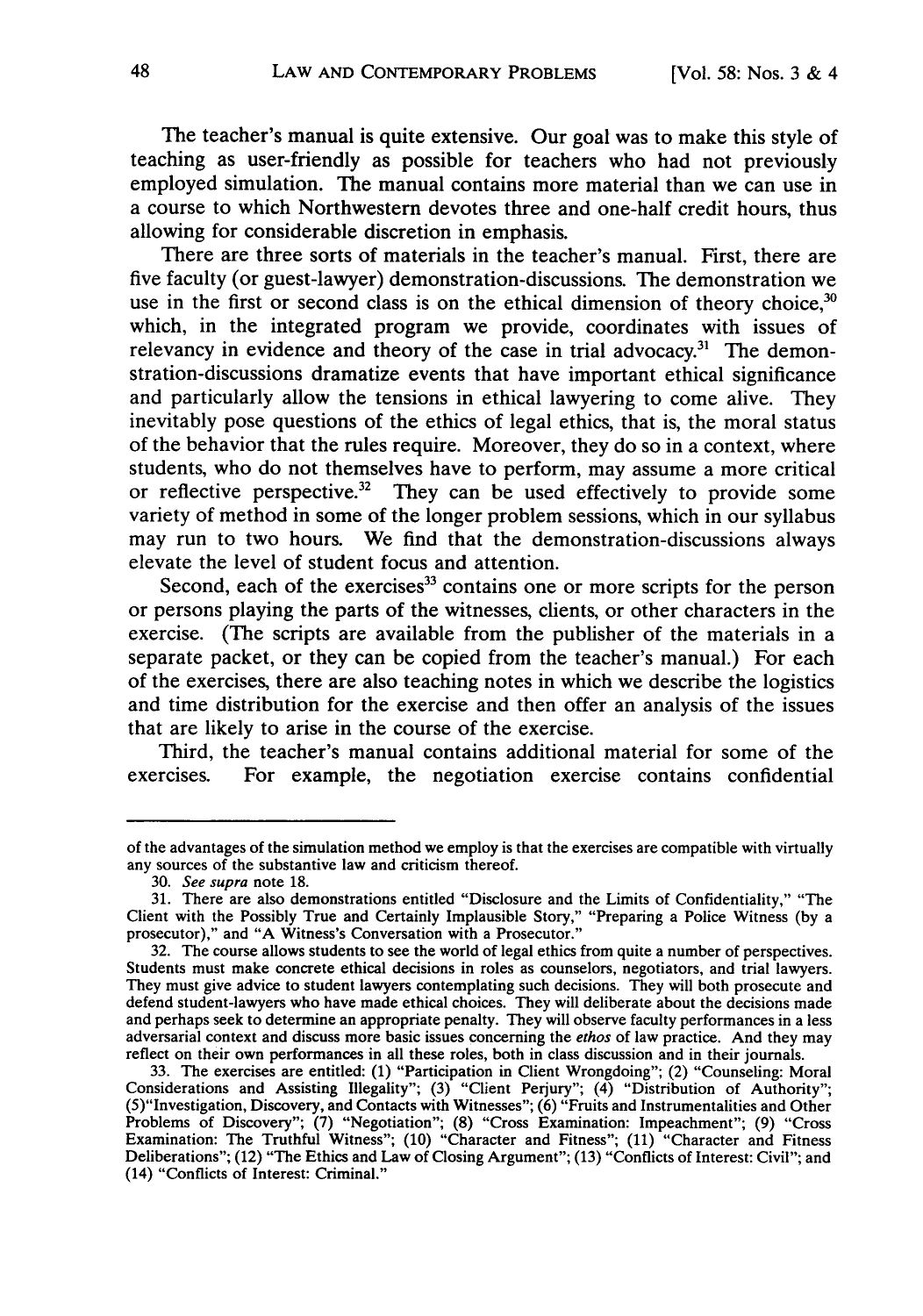instructions for plaintiff's and defendant's counsel, while the exercise on ethical issues in discovery contains an excerpt from a client diary that raises difficult issues. The additional materials are distributed well before the class so that the student lawyers have an opportunity to evaluate the case and develop a negotiating strategy. Again, in the exercise concerning the law and ethics of closing argument, where student lawyers are required to make appropriate objections during a deeply objectionable prosecutor's rebuttal, the teacher's manual contains a very complete argument that the teacher can edit or vary at will. The teacher's manual also contains our suggested solutions to the problems.<sup>34</sup>

The student workbook contains two sorts of materials, exercises, and problems. Fourteen exercises form the heart of the course. Each exercise contains different sorts of background information, sometimes factual and sometimes legal. The instructions attempt to place the student in somewhat the same position as would be a practicing lawyer who was about to perform the lawyering task that the student faces. Each of the fourteen exercises also contains the student assignments for that exercise. For example, a pair of students will be assigned to perform the lawyering task, another may be assigned a senior partner role to consult with the front-line student-lawyers about the appropriate course of conduct, another will be assigned to prosecute the student lawyers and/or the partner for any ethical violations that occur in the course of the simulation, another to defend the students, and the rest of the class will serve as the disciplinary panel.

#### V

## **CONCLUSION**

We have found simulation, supplemented by other methods, to be a flexible and powerful way by which to teach legal ethics. We believe that it is the *most* powerful way to teach certain fundamental aspects of the subject. It can enhance moral vision into the kinds of concrete situations in which ethical issues actually arise. It alerts students to the strong pressures on ethical practice that stem from the adversary system. Pedagogically, it has all the advantages of active learning and offers the promise that ethical norms can become "dyed in the wool," deeply integrated with basic lawyering practices from the start. By focusing on the performances that would or would not be consistent with ethical norms, it enhances an understanding of the real meanings of those norms. It dramatizes the philosophical, legal, psychological, and political tensions that constitute the rich complexity of legal ethics. It illuminates the ethical issues that pervade law practice and that ethical rules only partially address. It can make criticism of prevailing norms more incisive and serious. And it offers the

<sup>34.</sup> In addition to the topics for the exercises, each of which is accompanied by a set of problems, there are problem sets covering fees and client property, confidentiality, advertising and solicitation, speaking to the press, the duty to report misconduct, and judicial ethics.